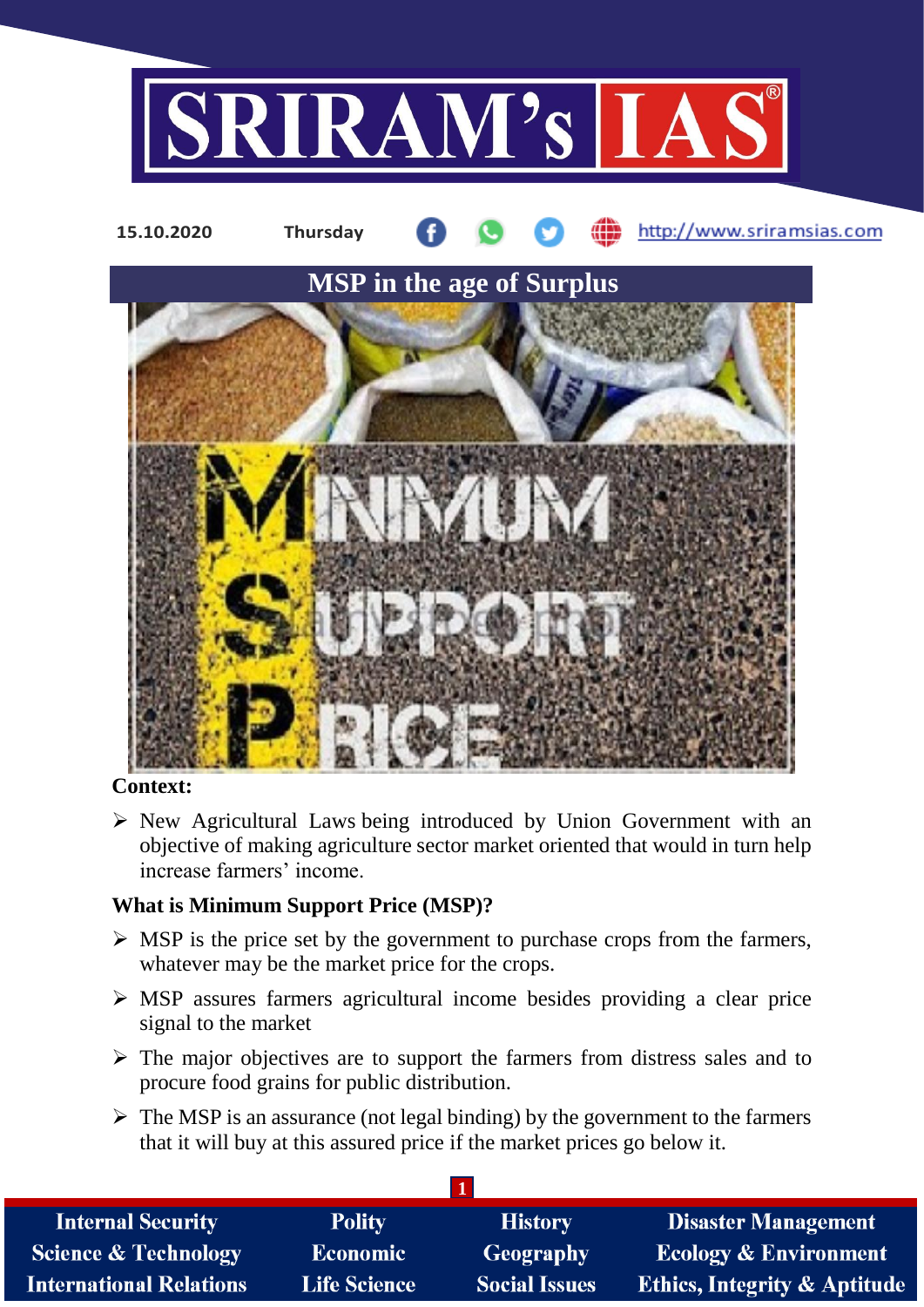

#### http://www.sriramsias.com **15.10.2020 Thursday**

# **MSP and the changed situation of agriculture sector:**

- $\triangleright$  The MSP regime was the creation of the era of scarcity in the mid-1960s
- $\triangleright$  Indian agriculture has, since then, turned the corner from scarcity to surplus.
- $\triangleright$  The policy instruments of dealing with shortages are different from those dealing with surpluses
- $\triangleright$  In a surplus economy, unless we allow a greater role for markets and make agriculture demand-driven, the MSP route can spell financial disaster.
- $\triangleright$  The new laws are trying to increase the relative role of markets without dismantling the MSP system.

## **What is the criticism of MSP system?**

- **Distorted Procurement**: MSPs pertain primarily to paddy and wheat in selected states — in recent years, the government has also been buying some amounts of pulses, oilseeds and cotton occasionally.
- $\triangleright$  Buffer exceeding Limits: Due to MSP dominated system of rice and wheat, the stocks with the government are way above the buffer stock norms (see figure).
- $\triangleright$  High Cost of Procurement: The economic cost of procured rice comes to about Rs 37/kg and that of wheat is around Rs 27/kg.
- $\triangleright$  High Wages in FCI: The CTC (cost to company) of departmental labour of the Food Corporation of India is six to eight times higher than contract labour in the market.
- $\triangleright$  As a result, market prices of rice and wheat are much lower than the economic cost incurred by the FCI. In Bihar's rural areas, for example, one can easily get rice in the retail market at Rs 23-25/kg.
- $\triangleright$  Export Inefficiency: The bottom line is that grain stocks with the FCI cannot be exported without a subsidy, which invites WTO's objections.
- $\triangleright$  Food Subsidy Bill: The real bill of food subsidy is going through the roof but that is not reflected in the Central budget as the FCI is asked to borrow more and more. The FCI's burden is touching Rs 3 lakh crore.

| <b>Internal Security</b>        | <b>Polity</b>       | <b>History</b>       | <b>Disaster Management</b>              |  |  |
|---------------------------------|---------------------|----------------------|-----------------------------------------|--|--|
| <b>Science &amp; Technology</b> | Economic            | Geography            | <b>Ecology &amp; Environment</b>        |  |  |
| <b>International Relations</b>  | <b>Life Science</b> | <b>Social Issues</b> | <b>Ethics, Integrity &amp; Aptitude</b> |  |  |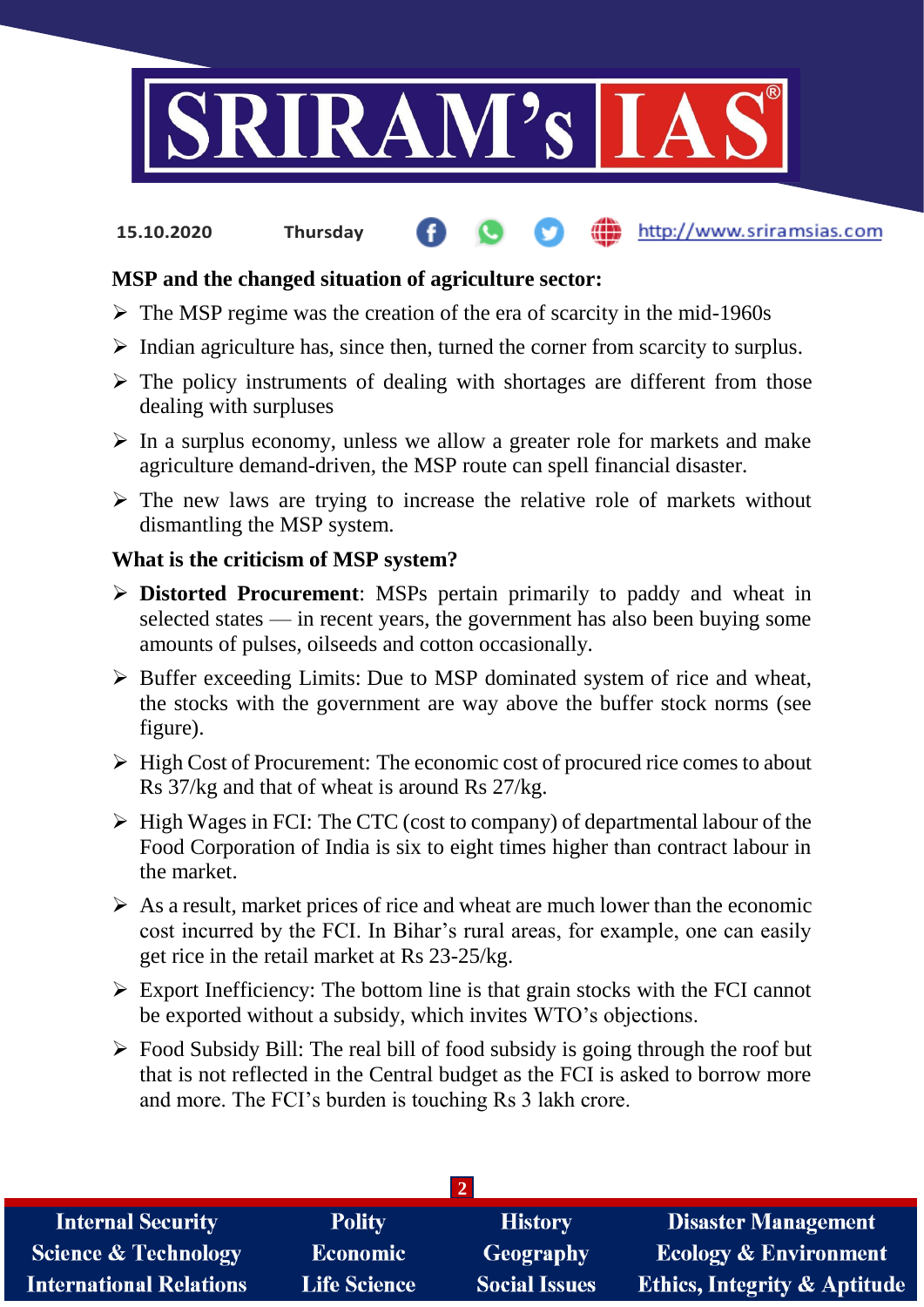

http://www.sriramsias.com **15.10.2020 Thursday**

## **Is it right to compare sugarcane pricing and milk pricing by co-operatives in the same vein as the MSP?**

- **Sugarcane Pricing**: In the case of sugarcane, the government announces a "fair and remunerative price" (FRP) to be paid by sugar factories
- $\triangleright$  This has created mess in the Sugar Sector
- $\triangleright$  The sheer populism of SAP has resulted in cane arrears amounting to more than Rs 8,000 crore, with large surpluses of sugar that can't be exported.
- $\triangleright$  This sector has, consequently, become globally non-competitive.
- $\triangleright$  Unless sugarcane pricing follows the C Rangarajan Committee's recommendations — somewhat akin to milk pricing — the problems of the sugar sector will not go away.
- **Milk Pricing**: The most important commodity of Indian agriculture, milk, whose value is more than that of rice, wheat, and sugarcane combined.
- $\triangleright$  In the case of milk co-operatives, pricing is done by the company in consultation with milk federations, **not by the government**. It is more in the nature of a **contract price.**
- $\triangleright$  Milk does not have a MSP and competes with private companies, be it Nestle, Hatsun or Schreiber Dynamix dairies
- **Result:** The milk sector has been growing at a rate two to three times higher than rice, wheat and sugarcane.
- $\triangleright$  Today, India is the largest producer of milk 187 million tonnes annually way ahead of the second-ranked US which produces around 100 million tonnes every year.

## **What are the good prospects with new agricultural laws?**

- $\triangleright$  In the next three to five years, hundreds and thousands of companies will be encouraged to build efficient supply lines somewhat on the lines of milk, as a result of these changes in farm laws.
- $\triangleright$  These supply lines be it with farmers producer organisations (FPOs) or through aggregators — will, of course, be created in states where these companies find the right investment climate.

| <b>Internal Security</b>        | <b>Polity</b>       | <b>History</b>       | <b>Disaster Management</b>              |
|---------------------------------|---------------------|----------------------|-----------------------------------------|
| <b>Science &amp; Technology</b> | <b>Economic</b>     | <b>Geography</b>     | <b>Ecology &amp; Environment</b>        |
| <b>International Relations</b>  | <b>Life Science</b> | <b>Social Issues</b> | <b>Ethics, Integrity &amp; Aptitude</b> |